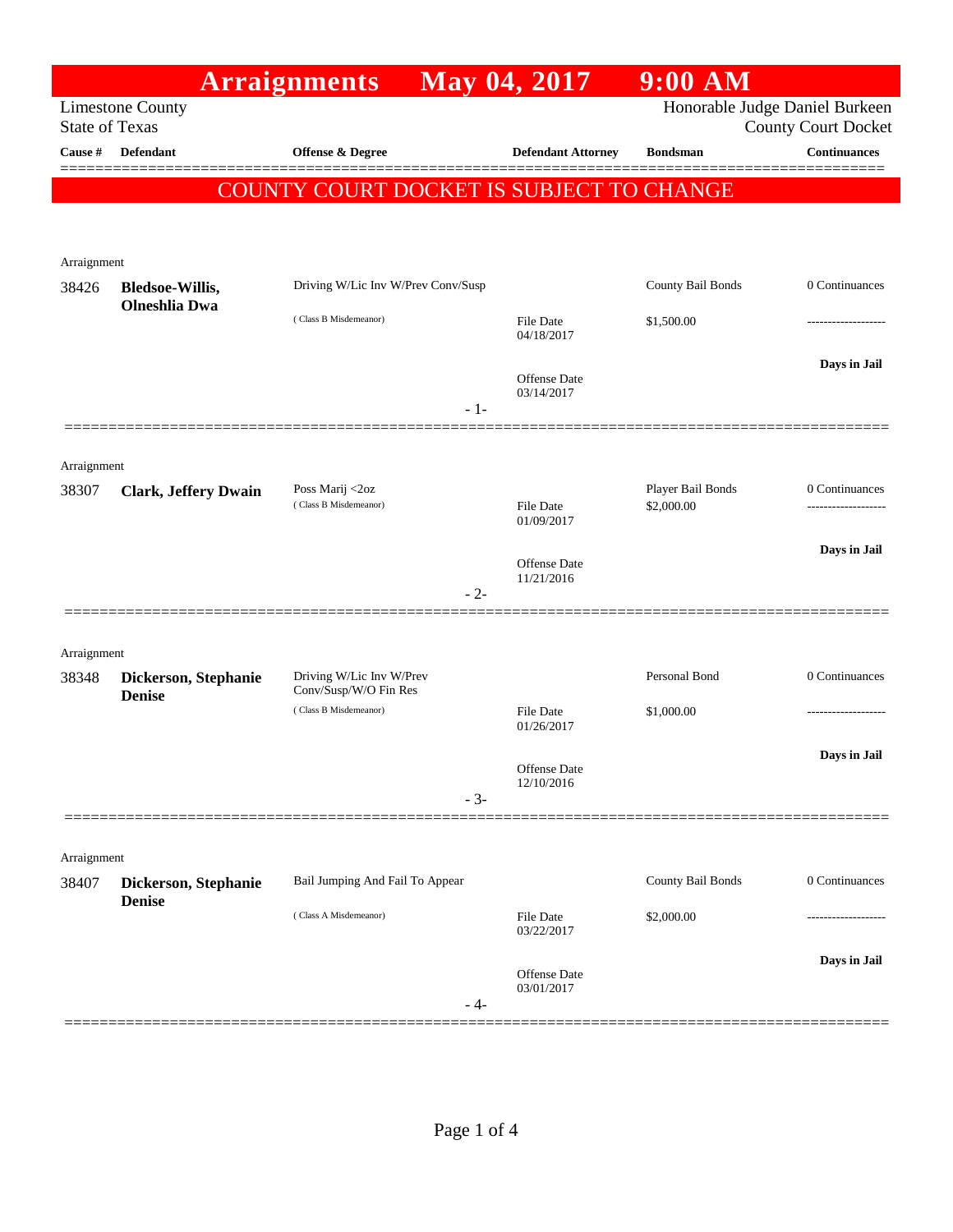|                                                  |                                          | <b>Arraignments</b>                                                        |       | May 04, 2017                      | $9:00$ AM                       |                                                              |
|--------------------------------------------------|------------------------------------------|----------------------------------------------------------------------------|-------|-----------------------------------|---------------------------------|--------------------------------------------------------------|
| <b>Limestone County</b><br><b>State of Texas</b> |                                          |                                                                            |       |                                   |                                 | Honorable Judge Daniel Burkeen<br><b>County Court Docket</b> |
| Cause #                                          | <b>Defendant</b>                         | Offense & Degree                                                           |       | <b>Defendant Attorney</b>         | <b>Bondsman</b>                 | Continuances                                                 |
|                                                  |                                          | COUNTY COURT DOCKET IS SUBJECT TO CHANGE                                   |       |                                   |                                 |                                                              |
| Arraignment                                      |                                          |                                                                            |       |                                   |                                 |                                                              |
| 38419                                            | <b>Franklin, Drevion</b><br><b>Dante</b> | Poss Marij <2oz                                                            |       |                                   | County Bail Bonds               | 0 Continuances                                               |
|                                                  |                                          | (Class B Misdemeanor)                                                      |       | <b>File Date</b><br>04/06/2017    | \$2,500.00                      |                                                              |
|                                                  |                                          |                                                                            | $-5-$ | <b>Offense Date</b><br>02/16/2017 |                                 | Days in Jail                                                 |
| Plea Hearing                                     |                                          |                                                                            |       |                                   |                                 |                                                              |
| 38019                                            | <b>Green, Jessie Ray</b>                 | Theft Prop >=\$100<\$750<br>(Class B Misdemeanor)                          |       | <b>File Date</b><br>05/27/2016    | County Bail Bonds<br>\$1,000.00 | 0 Continuances<br>.                                          |
|                                                  |                                          |                                                                            |       | <b>Offense Date</b><br>04/08/2016 |                                 | Days in Jail                                                 |
|                                                  |                                          |                                                                            | $-6-$ |                                   |                                 |                                                              |
| Arraignment                                      |                                          |                                                                            |       |                                   |                                 |                                                              |
| 38420                                            | Kyle, William Brian                      | Driving W/Lic Inv W/Prev<br>Conv/Susp/W/O Fin Res<br>(Class B Misdemeanor) |       | <b>File Date</b>                  | County Bail Bonds<br>\$1,000.00 | 0 Continuances                                               |
|                                                  |                                          |                                                                            |       | 04/07/2017                        |                                 |                                                              |
|                                                  |                                          |                                                                            | $-7-$ | Offense Date<br>03/09/2017        |                                 | Days in Jail                                                 |
| Arraignment                                      |                                          |                                                                            |       |                                   |                                 |                                                              |
| 38418                                            | McGowan, Earnest<br><b>Charles</b>       | <b>Burglary Of Vehicle</b>                                                 |       |                                   | Freebird Bail Bonds             | 0 Continuances                                               |
|                                                  |                                          | (Class A Misdemeanor)                                                      |       | <b>File Date</b><br>03/29/2017    | \$2,000.00                      |                                                              |
|                                                  |                                          |                                                                            | $-8-$ | Offense Date<br>03/21/2017        |                                 | 9 Days in Jail                                               |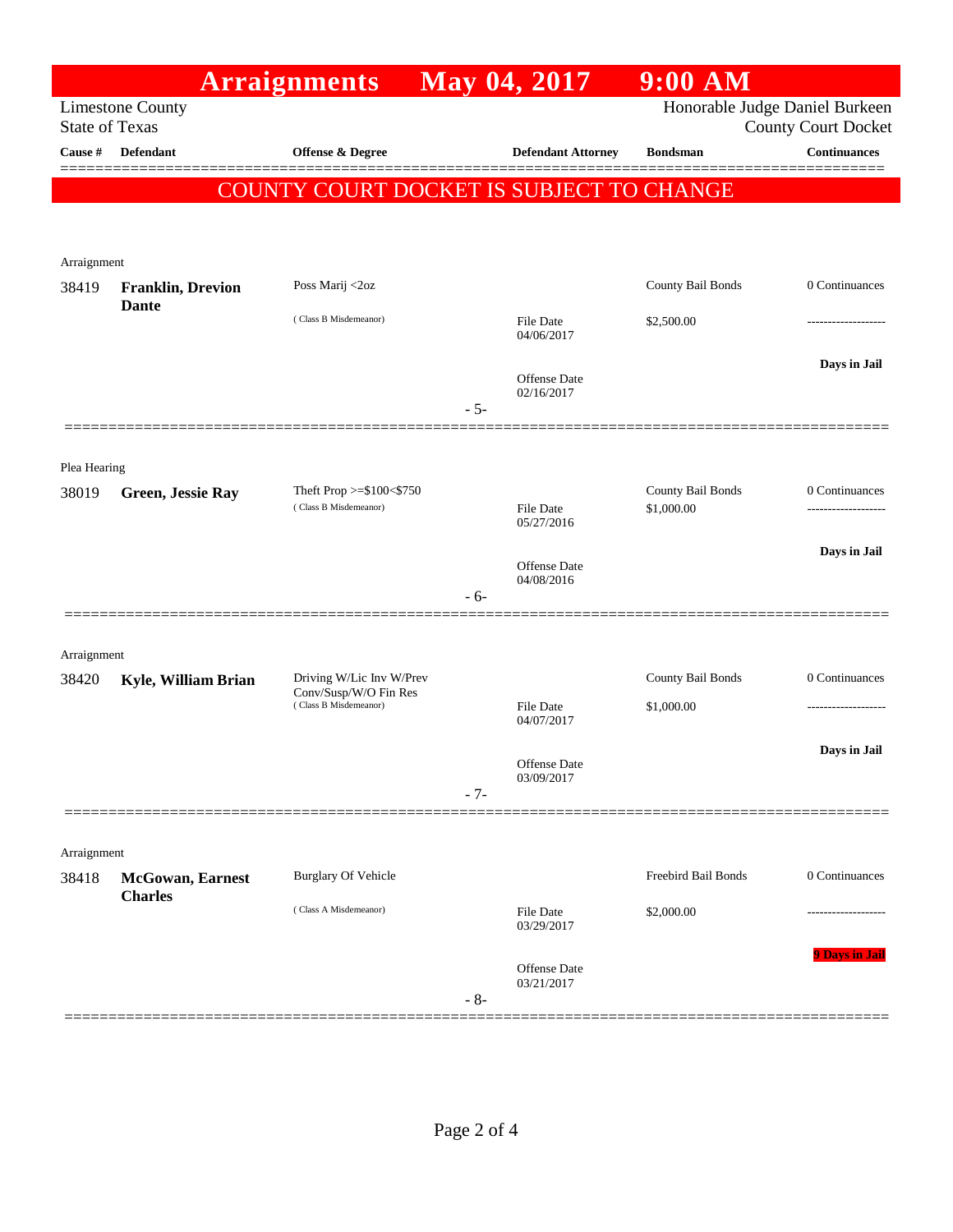|                                                  |                                          | <b>Arraignments</b>                               |        | May 04, 2017                   | $9:00$ AM                       |                                                              |  |  |  |
|--------------------------------------------------|------------------------------------------|---------------------------------------------------|--------|--------------------------------|---------------------------------|--------------------------------------------------------------|--|--|--|
| <b>Limestone County</b><br><b>State of Texas</b> |                                          |                                                   |        |                                |                                 | Honorable Judge Daniel Burkeen<br><b>County Court Docket</b> |  |  |  |
| Cause #                                          | <b>Defendant</b>                         | <b>Offense &amp; Degree</b>                       |        | <b>Defendant Attorney</b>      | <b>Bondsman</b>                 | Continuances                                                 |  |  |  |
|                                                  | COUNTY COURT DOCKET IS SUBJECT TO CHANGE |                                                   |        |                                |                                 |                                                              |  |  |  |
|                                                  |                                          |                                                   |        |                                |                                 |                                                              |  |  |  |
| Arraignment                                      |                                          |                                                   |        |                                |                                 |                                                              |  |  |  |
| 38428                                            | Medrano, Robert                          | Driving W/Lic Inv W/Prev<br>Conv/Susp/W/O Fin Res |        |                                | County Bail Bonds               | 0 Continuances                                               |  |  |  |
|                                                  | <b>Anthony</b>                           | (Class B Misdemeanor)                             |        | <b>File Date</b><br>04/18/2017 | \$2,000.00                      |                                                              |  |  |  |
|                                                  |                                          |                                                   |        | Offense Date<br>03/21/2017     |                                 | Days in Jail                                                 |  |  |  |
|                                                  |                                          |                                                   | $-9-$  |                                |                                 |                                                              |  |  |  |
|                                                  |                                          |                                                   |        |                                |                                 |                                                              |  |  |  |
| Arraignment<br>38433                             | Nutt, Linda Gail                         | Driving W/Lic Inv W/Prev                          |        |                                | Freebird Bail Bonds             | 0 Continuances                                               |  |  |  |
|                                                  |                                          | Conv/Susp/W/O Fin Res<br>(Class B Misdemeanor)    |        | <b>File Date</b><br>04/20/2017 | \$1,500.00                      |                                                              |  |  |  |
|                                                  |                                          |                                                   |        |                                |                                 | Days in Jail                                                 |  |  |  |
|                                                  |                                          |                                                   | $-10-$ | Offense Date<br>03/13/2017     |                                 |                                                              |  |  |  |
|                                                  |                                          |                                                   |        |                                |                                 |                                                              |  |  |  |
| Arraignment                                      |                                          |                                                   |        |                                |                                 |                                                              |  |  |  |
| 38422                                            | <b>Staton, Cody Levon</b>                | Man Del Cs Not In Pg<br>(Class A Misdemeanor)     |        | File Date<br>04/17/2017        | County Bail Bonds<br>\$3,000.00 | 0 Continuances                                               |  |  |  |
|                                                  |                                          |                                                   |        |                                |                                 | Days in Jail                                                 |  |  |  |
|                                                  |                                          |                                                   | $-11-$ | Offense Date<br>03/21/2017     |                                 |                                                              |  |  |  |
|                                                  |                                          |                                                   |        |                                |                                 |                                                              |  |  |  |
| Arraignment<br>38247                             | Strain, Jakeldrick                       | Poss Marij <2oz                                   |        | Reed, Benjie                   | Reed, Benjie                    | 0 Continuances                                               |  |  |  |
|                                                  | Jaquawn                                  | (Class B Misdemeanor)                             |        | <b>File Date</b><br>11/17/2016 | \$5,000.00                      |                                                              |  |  |  |
|                                                  |                                          |                                                   |        |                                |                                 | Days in Jail                                                 |  |  |  |
|                                                  |                                          |                                                   | $-12-$ | Offense Date<br>10/22/2016     |                                 |                                                              |  |  |  |